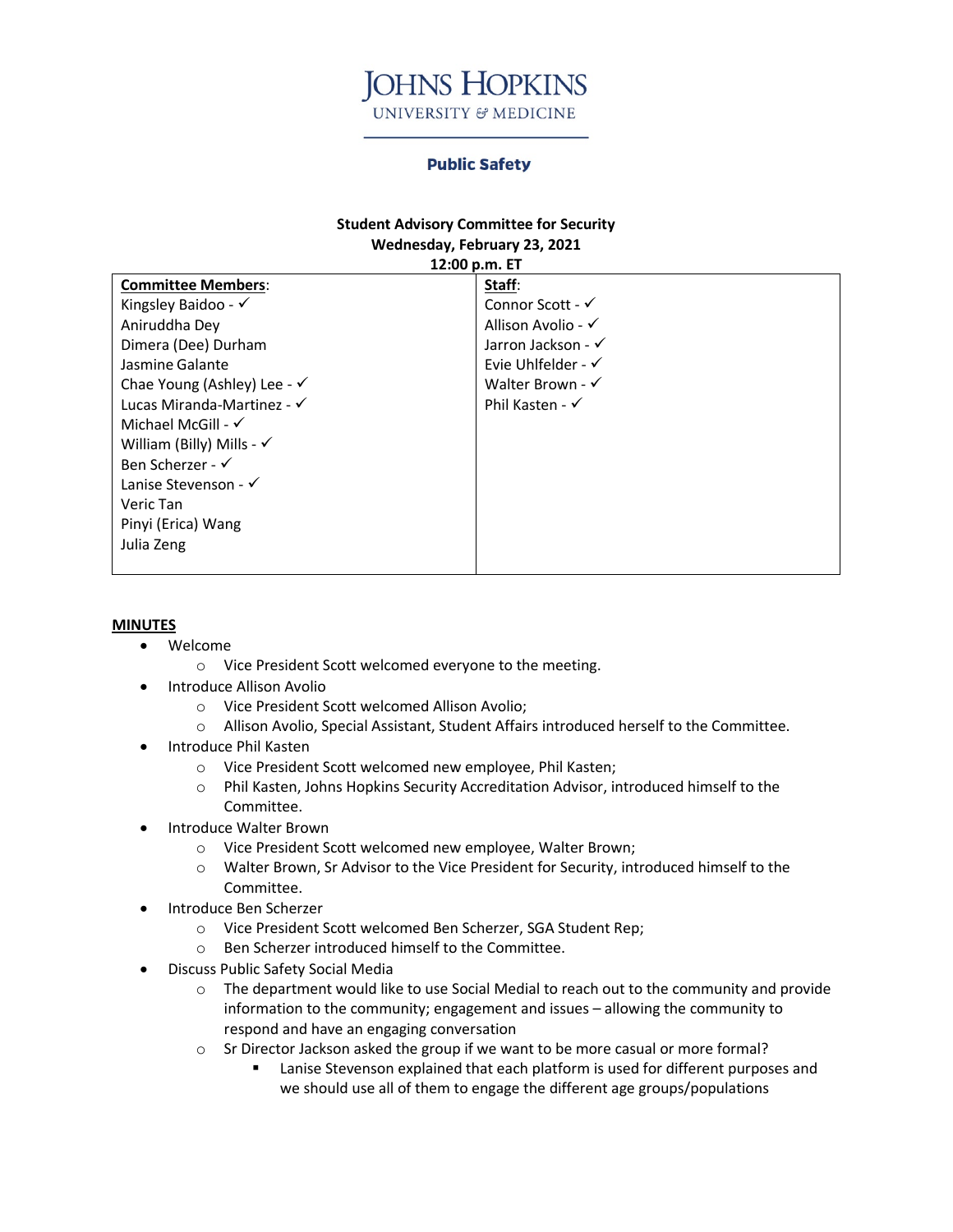- Twitter for quick updates; Instagram to share pictures and engagement; SnapChat/TikTok to share longer stories; etc.
- Ben Scherzer encouraged the department to engage and have conversations headon with the community before crafting a first-time message on SM;
- Walter Brown agreed and noted the importance of conversation.
- Ashley Lee discussed using Instagram because it is more accessible for tips, information, share news; Use Instagram to connect with other Hopkins accounts;
- Louis Miranda-Martinez use Instagram live to have opportunities for students to ask questions and our department answers them
- Lanise Stevenson pointed out the six 6 purposes of using SM
	- Information
	- Celebration
	- Clarify
	- Showcase
	- Community
	- Communication/Connection
- Phil Kasten noted building trust is key; under promise/over deliver; encourage a slow, steady start so people know they can count on us;
- $\circ$  Sr Director Jackson asked the group to discuss the negative about SM; it can be perceived as propaganda – how do we overcome that?
	- Louis Miranda-Martinez agreed that is an issue, posts would need to come off less scripted and more authentic;
	- Michael McGill pointed out this would be a good opportunity to use SM to humanize our team members/officers;
		- Disseminate information
		- Safety Tips
		- How does JHPS get people to the page and give them something to view
	- Lanise Stevenson suggested a few Social Media Best Practices:
		- Posting in The Hub to inform the community about our social media campaign;
		- First call to action is to follow JHPS SM pages;
		- What will be shared so the community can engage;
		- JHPS needs to be strategic about the approach in order to be effective;
		- Must meet the Hopkins Standard, Hopkins is looked at as a gold standard clarity across the JHPS is essential;
		- Be sure to elevate cultural and linguistic responsiveness.
	- Ben Scherzer suggested looking at the JHSPH Instagram page, they create content that is relatable and informative;
		- Michael McGill agreed with Ben, the JHSPH page is elementary AND scholarly (use a lot of graphics).
	- Billy Mills noted using SM as a diverse platform helps the propaganda feel goes away; getting to know an officer is a great way to reach the community; and don't focus too much on one campus (people who aren't impacted by too much information (relevancy);
	- Allison Avolio and Lanise Stevenson discussed the pros and cons of each campus Public Safety team having their own accounts. Different account would highlight officers to their specific campuses, and students could follow the specific campus pages, but this would make keeping the messaging standard for the department more difficult.
	- Lanise Stevenson asked Vice President Scott what does JHPS want people to talk about on the pages: